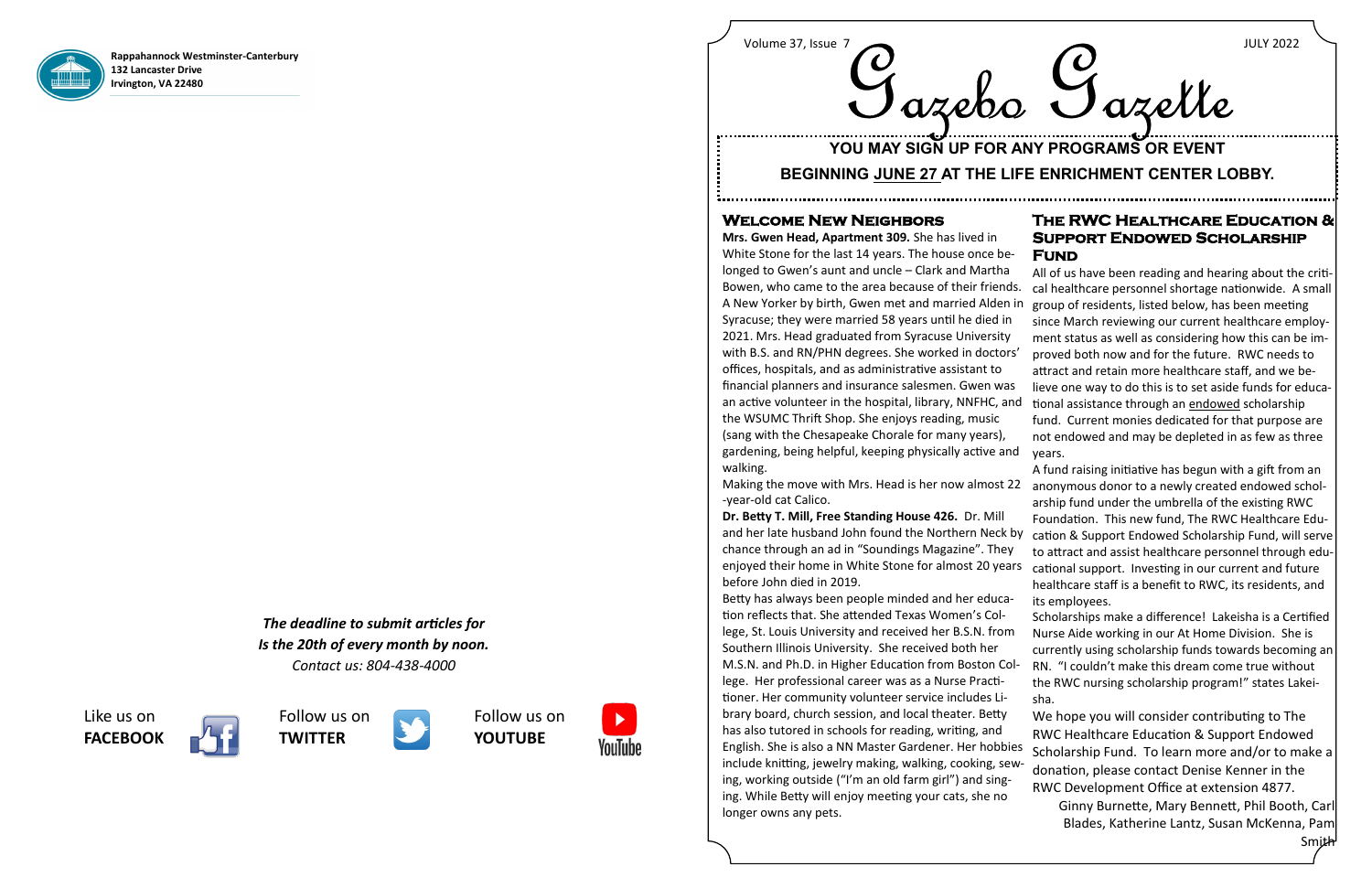|   | Fri                                                                                                                                                 | Sat                                                       |
|---|-----------------------------------------------------------------------------------------------------------------------------------------------------|-----------------------------------------------------------|
|   | 8:30-AUD-First Friday<br>1<br>Forum: Robert Teagle:<br>Historic Christ Church*<br>11:00-AR2-Christmas Soap<br>Making for Sale*<br>2:30-FCR-Cornhole | 6:15-FRL-Hertiage Air Force<br>Band Concert in Irvington* |
|   | 11:00-CGR-Great<br>8<br>Courses*<br>1:00-AR2-Making<br>Decoupage Boxes for Sale*<br>2:30-FCR-Cornhole                                               |                                                           |
| 4 | 11:00-CGR-Great<br>15<br>Courses*<br>1:00-AR2-Card Making for<br>Sale*<br>2:30-FCR--Cornhole                                                        | 16                                                        |
| 1 | 11:00-CGR-Great<br>22<br>Courses*<br>2:30-FCR--Cornhole                                                                                             | 7:00-AUD-Saturday<br>Night Movie: King Richard            |
| 8 | 29<br>11:00 to 6:00-AUD-<br>Christmas in July Sale<br>11:00-CGR-Great<br>Courses*<br>2:30-FCR--Cornhole                                             | 30                                                        |

|                                                                                                                                                                                                                                                 | Sun                                                                                                                                                          | <b>Mon</b>                                                                                                                                                                                                    | <b>Tue</b>                                                                                                                                                                                                                    | <b>Wed</b>                                                                                                                                                                        | Thu                                                                                                                                                                                           | Fri                                                                                                                                            | Sat                                                       |
|-------------------------------------------------------------------------------------------------------------------------------------------------------------------------------------------------------------------------------------------------|--------------------------------------------------------------------------------------------------------------------------------------------------------------|---------------------------------------------------------------------------------------------------------------------------------------------------------------------------------------------------------------|-------------------------------------------------------------------------------------------------------------------------------------------------------------------------------------------------------------------------------|-----------------------------------------------------------------------------------------------------------------------------------------------------------------------------------|-----------------------------------------------------------------------------------------------------------------------------------------------------------------------------------------------|------------------------------------------------------------------------------------------------------------------------------------------------|-----------------------------------------------------------|
| <u>KEY</u><br><b>APT</b><br>Apartment Lobby<br>AR1<br>Art Room #1<br>AR <sub>2</sub><br>Art Room #2<br><b>ATR</b><br>Atrium<br><b>AUD</b><br>Auditorium                                                                                         | <b>JULY</b><br>2022                                                                                                                                          |                                                                                                                                                                                                               | <b>RESIDENT ASSOCIATION</b><br><b>BOARD MEETING</b><br><b>WEDNESDAY, JULY 6</b><br><b>10:00 AM-AUDITORIUM</b>                                                                                                                 |                                                                                                                                                                                   |                                                                                                                                                                                               | 8:30-AUD-First Friday<br>Forum: Robert Teagle:<br>Historic Christ Church*<br>11:00-AR2-Christmas Soap<br>Making for Sale*<br>2:30-FCR-Cornhole | 6:15-FRL-Hertiage Air Force<br>Band Concert in Irvington* |
| <b>BLR</b><br><b>Boiler Room</b><br><b>CGR</b><br>Chesapeake Game Room<br><b>COR</b><br>Corrotoman Room<br><b>CPL</b><br>Chapel<br><b>DRB</b><br>Dining Room Breezeway<br><b>FCR1, 2 or 3</b>                                                   | 1:30-CGR-Campbell<br>$\overline{3}$<br>Memorial Presbyterian<br><b>Church Communion</b><br>4:00-CH85-Sunday<br>Worship<br>4:00-RAP-Grace Church<br>Eucharist | <b>Independence Day</b><br>1:00-CGR-Catch Phrase<br>4:00-CGR-Darts<br><b>UPDATE WITH STUART</b><br><b>CANCELLED</b><br><b>SHOPPING CANCELLED THIS</b><br><b>WEEK</b>                                          | $\Delta$ 10:00-AR2-Chat & Craft<br>10:30-AUD-Parkinson's<br><b>Caregiver Support Group</b><br>11:00-AR2-Christmas Soap<br>Making for Sale*<br>11:00-AR1-Grocery Pick Up<br>11:00-COR-Bible Study<br>1:00-AR2-Watercolor Class | 10:00-AUD-Residents<br>6<br>Association Board Meeting<br>7:00-CGR-Gentlemen's<br>Poker Group                                                                                      | 11:00-AR2-Making Yarn<br>Christmas Trees for Sale*<br>3:00-RAP-Praying the<br>Rosary                                                                                                          | 11:00-CGR-Great<br>8<br>Courses*<br>1:00-AR2-Making<br>Decoupage Boxes for Sale*<br>2:30-FCR-Cornhole                                          | 9                                                         |
| Fitness Classroom #<br><b>FPL</b><br>Front Parking Lot<br><b>FRL</b><br>Front Lobby<br><b>GAL</b><br><b>Gallery Hall</b><br><b>HOB</b><br>Hobby Room<br><b>KCT</b>                                                                              | 4:00-CH85-Sunday<br>10<br>Worship                                                                                                                            | 10:00-FRL-Shopping*<br>11<br>1:00-CGR-Catch Phrase<br>2:30-AR2-Update with<br>Stuart<br>4:00-CGR-Darts<br>4:30-Caregiver's Memory<br><b>Support Group</b>                                                     | 10:00-AR2-Chat & Craft<br>12<br>10:00-AR1-Amateur Radio<br>Club Meeting<br>11:00-AR1-Grocery Pick Up<br>11:00-COR-Bible Study<br><b>WATERCOLOR CLASS IS</b><br><b>CANCELLED TODAY</b>                                         | 13<br>10:00-AR2-Activities<br><b>Committee Meeting</b><br>11:00-CGR-Grief Support<br>Group<br>1:00-AR2-Making Tie-dye<br>Scarves for Sale*<br>7:00-CGR-Gentlemen's<br>Poker Group | 10:00-LAN-Food<br><b>Committee Meeting</b><br>2:00-LAN-Parkinson's<br><b>Support Group</b><br>3:00-RAP-Praying the<br>Rosary<br>4:00-CGR-Friends &<br>Fellowship of Grace<br>Episcopal Church | $14$ 11:00-CGR-Great<br>15<br>Courses*<br>1:00-AR2-Card Making for<br>Sale*<br>2:30-FCR--Cornhole                                              | 16                                                        |
| King's Court<br><b>LAN</b><br>Lancaster Room<br><b>LEC</b><br>Life Enrichment Center<br><b>LIB</b><br>Library<br><b>LVG</b><br>Lakeview Grille<br><b>MSP</b><br>Main Street Pub                                                                 | 4:00-CH85-Sunday<br>Worship                                                                                                                                  | 10:00-FRL-Shopping*<br>18<br>10:00-COR-Grounds &<br>Landscaping Committee<br>Meeting<br>1:00-CGR-Catch Phrase<br>2:30-AR2-Update with Stuart<br>4:00-CGR-Darts                                                | 10:00-AR2-Chat & Craft<br>10:00-AR2-Chat & Craft<br>11:00-AR1-Grocery Pick Up<br>11:00-COR-Bible Study<br>1:00-AR2-Watercolor Class                                                                                           | 1:00-AR2-Stitching<br>20<br><b>Stars Quilting Group</b><br>7:00-CGR-Gentlemen's<br>Poker Group<br><b>Deadline for Gazebo</b><br><b>Gazette Articles</b>                           | 10:00-FRL-Trip to Virginia <sub>21</sub><br>Museum of Fine Arts*<br>3:00-RAP-Praying the<br>Rosary                                                                                            | 11:00-CGR-Great<br>22<br>Courses*<br>2:30-FCR--Cornhole                                                                                        | 7:00-AUD-Saturday<br>23<br>Night Movie: King Richard      |
| <b>OTR</b><br><b>Outpatient Therapy Room</b><br><b>RAP</b><br>Rappahannock Room<br><b>RCL</b><br><b>Resident Clinic</b><br><b>TGP</b><br><b>Thomas Garden Patio</b><br><b>WCN</b><br><b>Westbury Center</b><br><b>WCR</b><br>Westbury Club Room | 4:00-CH85-Sunday<br>Worship<br>31<br>4:00-CH85-Sunday<br>Worship                                                                                             | $24$ 10:30-RAP-RWC Book<br>25<br>Group<br>1:00-FRL-Shopping*<br>1:00-CGR-Catch Phrase<br>1:00-RAP-Communion for<br>Rosary<br>2:30-AR2-Update with Stuart<br>4:00-CGR-Darts<br>Last Day to Change Meal<br>Plan | 10:00-AR2-Chat & Craft<br>26<br>11:00-AR1-Grocery Pick Up<br>11:00-COR-Bible Study<br>1:00-AR2-Watercolor Class                                                                                                               | 4:00-AUD-Bingo-Pizza<br>Party*<br>7:00-CGR-Gentlemen's<br>Poker Group                                                                                                             | <b>28</b><br>$27$ 1:00-MSP-Macular<br><b>Degeneration Support</b><br>Group<br>3:00-RAP-Praying the<br>Rosary                                                                                  | 29<br>11:00 to 6:00-AUD-<br>Christmas in July Sale<br>11:00-CGR-Great<br>Courses*<br>2:30-FCR--Cornhole                                        | 30                                                        |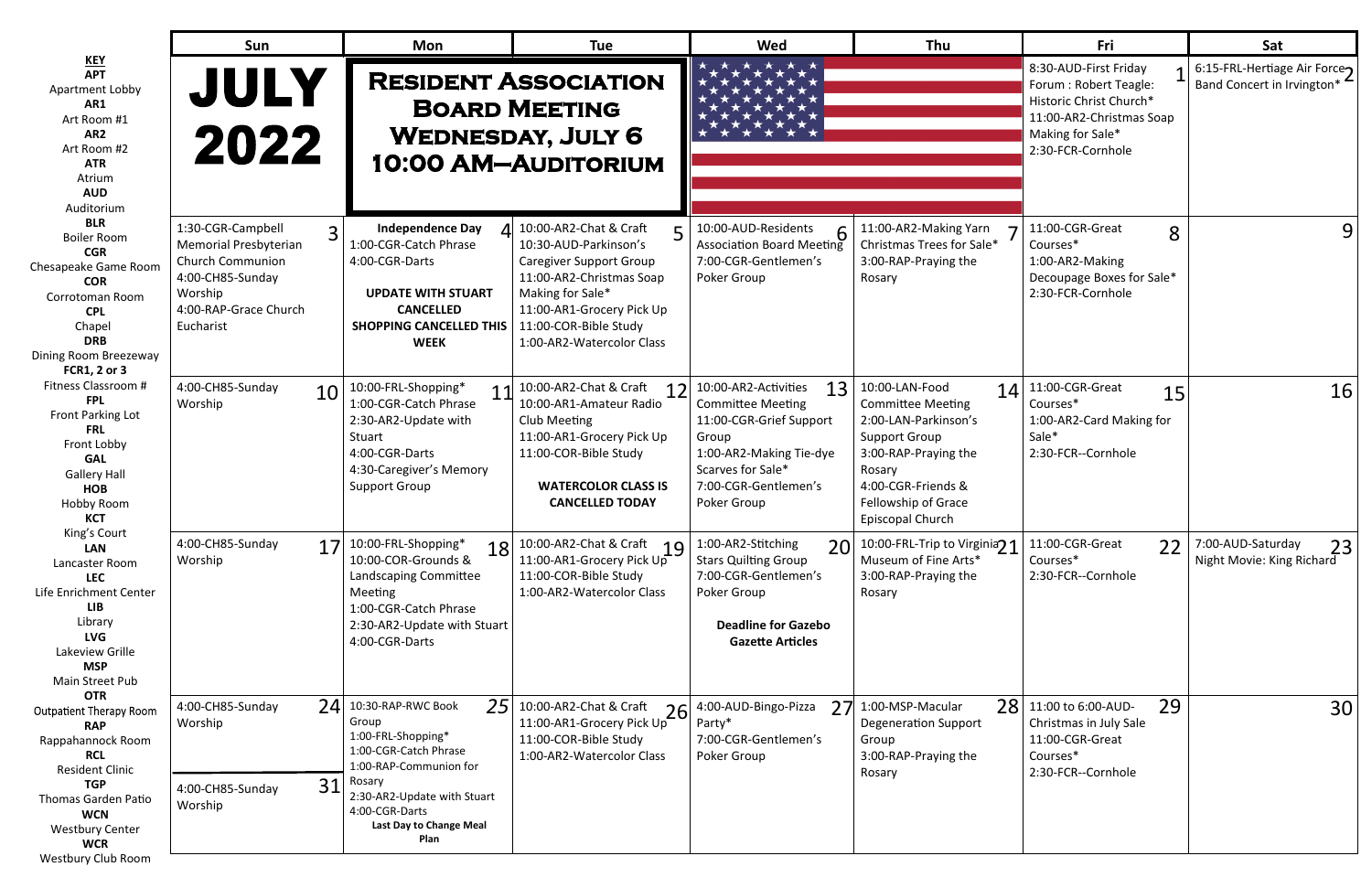# **Greeting from the President & CEO**

July brings us to the half-way point of 2022 – at least on the standard calendar. Summer is in full swing. Gardens are starting to produce summer treats. The  $4<sup>th</sup>$  of July fireworks are anticipated. Daylight is long, but shorter each day. It is hard to beat the encouraging power of a long, pleasant, bright day. It nurtures life in nature, and it nurtures life in us. Conversely, it only takes a bit of a cloudy, gray day to nullify that bright day doesn't it?

Kindness has a similar effect. I believe we all can testify to the sustaining, restorative power of kindness. Harkening to the biblical parable of the mustard seed, a kindness the size of a mustard seed can have a significant impact. Regrettably, as with a cloudy day, an unkindness or a lack of kindness instantaneously takes the light and brightness of the day and out of the receiver.

The kindnesses about the RWC neighborhood are notable. In the course of a week, a number of people will stop me to share how a neighbor or staff member has shown kindness. When we share our success stories for the week in our Friday Staff Huddle, I see the examples of kindnesses throughout RWC. The stories warm my soul, and I am thankful for each kindness and each kind person.

Need a gift for a Birthday, Anniversary, Grad ation, Hostess, Remembrance, Holidays or treating yourself? Choose from all new han made items priced from \$1.00 to \$\$\$. 1 day only on July 29th! 11:00 am to 6:00 pm in t Auditorium.

It is safe to say there can never be enough kindness. Likewise, we may never know the full measure of the power of an extended kindness in the recipient's life or how it may pay forward into other lives. In mathematical terms, kindness has exponential power well beyond the initial interaction – both to the giver and the receiver.

Enjoy lite refreshments from our Culinary D partment while you browse tables of crafts, décor, jewelry, home goods, wearables and more.

All proceeds from the sale will go to the RW Foundation Healthcare Education and Supp Fund.

May God bless us with the opportunities to share our kindnesses and be nourished by We need your help and talents! Featured will be handmade items made by residents.

Opportunities to make items for sale are at Chat and Craft each Tuesday in July at 10:00 am in Art Room 2 as well as at Stitching Star Wednesday, July 20th, also in Art Room 2 at 1:00 pm. Art with Amy classes may be gear for sale items too! Look for advertised pop workshops featuring cards, jewelry and sew projects. This will give you the chance to he make items not only for the July sale but also for the Black Friday sale November 25<sup>th</sup>. Check the announcements on Touchtown a

the kindnesses of others. *Even the briefest touch of kindness can lighten a heavy load. (Aung San Suu Kyi)*

Huart Bonting

# **Fourth of July Menus NO RESERVATION REQUIRED**

Cucumber & Onion Salad Cole Slaw Potato Salad Watermelon

## BBQ Ribs

Steak Burger Slider w/ Onion Jam Pink Salmon Burger w/ Lemon Caper Aioli (Lettuce and Tomato Slice for garnish) Roasted Balsamic Glazed Chicken Wings (Chopped Green Onions for garnish)

> Broccoli Corn-on-Cob Roasted Red Potatoes

Garlic & Cheddar Biscuit Ice-Cream Novelties IBC Root Beer Beer

## **GRILL WILL BE CLOSED FOR DINNER Boxed Dinner's can be ordered by calling**

**Ext. 4516 by 3pm. Please pick up in Grill by 5:00 pm.**

Ham w/ Swiss Cheese on Rye- there will be some Turkey as well Marinated Squash Salad Sliced Strawberries Lemon Cookies

# **Christmas in July Sale Happens July 29**

A gorgeous lightweight quilt with a butterfly design made with love by Denise Munns will be raffled. Raffle tickets are \$1.00 each or for \$20.00 cash or check only.

### **Countdown to Christmas In July**

#### **Friday, July 29—11:00 AM—6:00 PM Auditorium**

Channel 85.

Special thanks to Milena Van Sant for sched ing the thoughtful displays in the Atrium curriog cabinet and the lighted LEC showcases. Ma compliments continue to be made in appretion. Her efforts have led to residents willing to share their collections. If interested contact

|                                          | Milena at Ext:4259 or email: omavan-<br>sant@gmail.com.                                                                                                                                                                                                                                                                     |
|------------------------------------------|-----------------------------------------------------------------------------------------------------------------------------------------------------------------------------------------------------------------------------------------------------------------------------------------------------------------------------|
| du-<br>าd-<br>y<br>:he<br>e-             | <b>CHAT &amp; CRAFTS</b><br>EVERY Tuesday - 10:00 AM-Art Room 2<br>Bring your knitting, needlepoint, coloring,<br>hand sewing, card making, etc.<br>Coffee & juice available at LEC drink station.<br>All are welcome to come and chat about what<br>is latest on the RWC grapevine.<br>Mark your calendar. Please join us. |
| y<br>Ш<br>5                              | <b>CHRISTMAS IN JULY CLASSES*</b><br>All classes are limited to 8 participants and<br>will be held in Art Room 2.<br><b>Sign-up Required</b>                                                                                                                                                                                |
| IС<br>ort                                | Christmas Soap Making for Sale*<br>Friday, July 1-11:00 AM-Art Room 2                                                                                                                                                                                                                                                       |
|                                          | <b>Christmas Soap Making for Sale*</b><br>Tuesday, July 5-11:00 AM-Art Room2                                                                                                                                                                                                                                                |
|                                          | <b>Making Yarn Christmas Trees for Sale*</b><br>Thursday, July 7-11:00 AM-Art Room 2                                                                                                                                                                                                                                        |
|                                          | <b>Making Decoupage Boxes for Sale*</b><br>Friday, July 8-1:00 pm-Art Room 2                                                                                                                                                                                                                                                |
| C<br>rs<br>t<br>ed.                      | <b>Making Tie-dye Scarves for Sale*</b><br>Wednesday, July 13-1:00 PM<br><b>Art Room 2</b>                                                                                                                                                                                                                                  |
| up<br>ving<br>elp                        | <b>Card Making for Sale*</b><br>Friday, July 15-1:00 PM-Art Room 2                                                                                                                                                                                                                                                          |
| so<br>ınd                                | <b>LOOK FOR ADDITION "POP-UP" CLASSES AS</b><br><b>WELL THROUGHOUT THE MONTH!!!</b>                                                                                                                                                                                                                                         |
| lul-<br>rio<br>ıny<br>cia-<br>າg<br>tact |                                                                                                                                                                                                                                                                                                                             |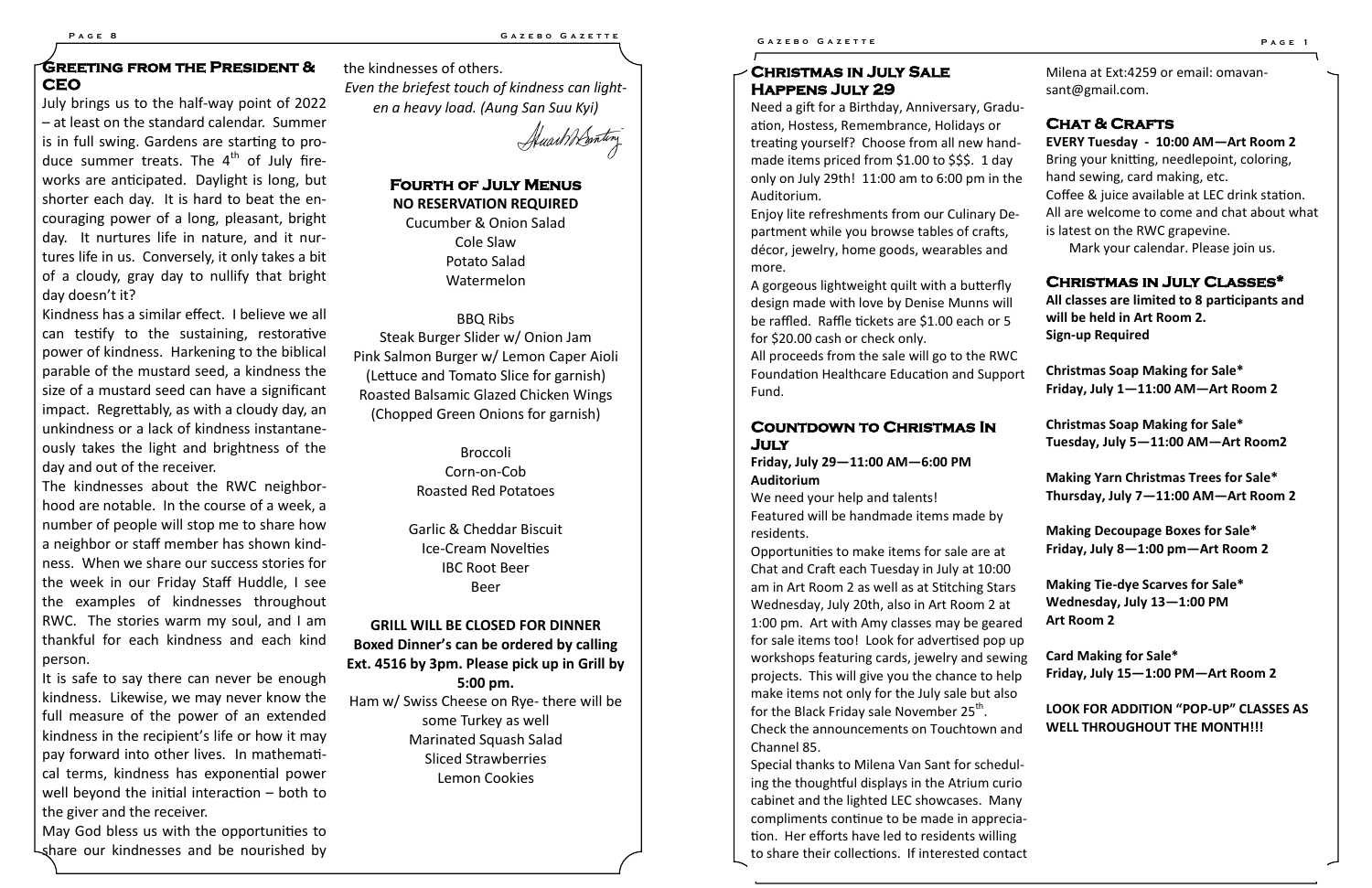### **PAGE 2 GAZEBO GAZETTE GAZEBO GAZETTE**

### **First Friday Forum: Robert Teagle, Executive Director of Historic Christ Church\***

**Friday, July 1—8:30 AM—Auditorium Sign up Required-Limited to 50 Special Dietary Needs, please call Ext. 4017** Tucked away in a quiet corner of coastal ' ginia is an architectural masterpiece, the centerpiece of a museum and engaging h torical site dedicated to the preservation and interpretation of eighteenth-century Virginia history. This National Historic Landmark, the 1735 Christ Church, is in nearoriginal condition and is one of America's great buildings. Visitors can explore this stunning edifice and discover museum exhibits and artifacts related to the social and political world of colonial Virginia, the live of the Carters and ordinary parishioners, and the preservation of the church. The museum also offers a research library and high-quality gift shop and prides itself on being a leader in educational and community outreach programs for all ages.

In many ways, insects are just like us. Elaborate mating rituals, a variety of parenting styles, and a plethora of careers-from architects and engineers, to farmers and ranchers. Like us, they're able to share co plex information essential for survival, significantly impact their environment, and cycle. But insects outdo us in so many re-

#### **Great Courses: Why Insects Matter\***

**EVERY FRIDAY beginning Friday, July 8 through Friday, September 23 11:00 AM—Chesapeake Game Room Sign up Required—12 week course Guide Books are available to download if you wish.**

**Have a great July 4th**  We will not have exercises classes on July  $4<sup>th</sup>$ . The wellness staff will be taking the day loff.

The Fitness Team would like to welcome anyone who is new to join the wellness programs. We are here to help you meet your goals or to set goals you have not yet realized. You may not be a person who exercises, but we have what you need to get started. We will lead you to a proper exercise program for you. This will increase your frequency, which will continue your success with the activities of daily living. Orientation must be done before starting in our programs.

|                  | spects. The truth is, our planet belongs to    |
|------------------|------------------------------------------------|
| F                | the insects. In 24 captivating lectures beau-  |
|                  | tifully illustrated with graphics, photos, and |
|                  | video footage, Professor Scott Solomon         |
|                  | shares his passion for these extraordinary     |
| 017              | creatures. Why Insects Matter: Earth's Most    |
| Vir-             | Essential Species will open your eyes to       |
|                  | evolutionary accomplishments you had nev-      |
| is-              | er even imagined.                              |
|                  | Scott Solomon is an Associate Teaching Pro-    |
|                  | fessor at Rice University, where he teaches    |
| าd-              | ecology, evolutionary biology, and scientific  |
|                  | communication. He received his PhD in          |
| 5                | Ecology, Evolution, and Behavior from The      |
|                  | University of Texas at Austin. He has also     |
| $\overline{(-)}$ | worked as a visiting researcher with the       |
| nd               | Smithsonian Institution in Washington DC       |
| es               | and with São Paulo State University in Rio     |
|                  | Claro, Brazil.                                 |
|                  |                                                |
| d                | <b>SATURDAY NIGHT MOVIE:</b>                   |
|                  | <b>KING RICHARD</b>                            |
| uni-             | July 23-7:00 PM-Auditorium                     |

We are looking to start circuit training class on Tuesday and Thursday. You will get comfortable using the equipment in the fitness center. For more information and to sign-up, please contact Jonathan at 438-4290.

Based on the true story that will inspire the world. Richard Williams, father of legendary tennis champions Venus and Serena Williams, shows how family and perseverance can achieve the impossible and impact the world. Starring Will Smith. (2021) PG-13, Run time 2 hours, 25 minutes.

#### **Bingo-Pizza Party\***

|     | Wednesday, July $29 - 4:00$ PM $-$            |
|-----|-----------------------------------------------|
| -pd | <b>Auditorium</b>                             |
|     | <b>Sign-up Required</b>                       |
| r-  | Please be sure to fill out a pizza order form |
|     | when you sign up. Located on the table in     |
| rm- | the Life Enrichment Center.                   |
| z-  | Bingo cards-\$2.00 each                       |
| re- |                                               |
|     |                                               |

# **Welcome Fitness Specialists Jordan Smith and Macey Augst**



#### **Join in on the fun of wellness**

#### **Orientation**

Our orientation process is to help you understand how the Wellness Department works and for us to learn how we can help create the best exercise prescription for you. Orientation Process Includes: Taking a tour of the facility if you have not already done so. Health history appraisal.

Interests and goals appraisal. Sign a waiver form. Fitness Assessment (usually done in a separate appointment) Exercise Prescription (usually done in a separate appointment) If you are a current participant that needs to tweak your program or fitness assessment, update your health history, or interests and goals, we welcome you to make an appointment to do so. This would help us better help you succeed in your program. If you have any questions, please contact Jonathan at 4290

#### **Circuit Training**

#### **Group Exercise Schedule**

Monday, Wednesday, and Friday 9:00-9:40 FC 1, 2&3-S&BC 9:50-10:30 FC 1,2&3- S&B & Core D 10:40-11:20 FC 1,2&3-Fit to Move 1:30 -2:00 FC 1,2&3-S&B B 2:10-2:40 Pool Water Walking 3:00-3:30 Moving &Grooving

Tuesday and Thursday 9:00-9:30 FC 1,2&3 Dance Aerobics (Thursday cancelled) 9:50-10:20 Pool Aqua Aerobic Fitness 10:45-11:15 FC1,2&3 Chair Yoga B 2:00-2:30 Moving &Grooving 3:10-3:40 Pool Aqua Fitness Aerobics

# **FIT BITS: MIND AND MUSCLE**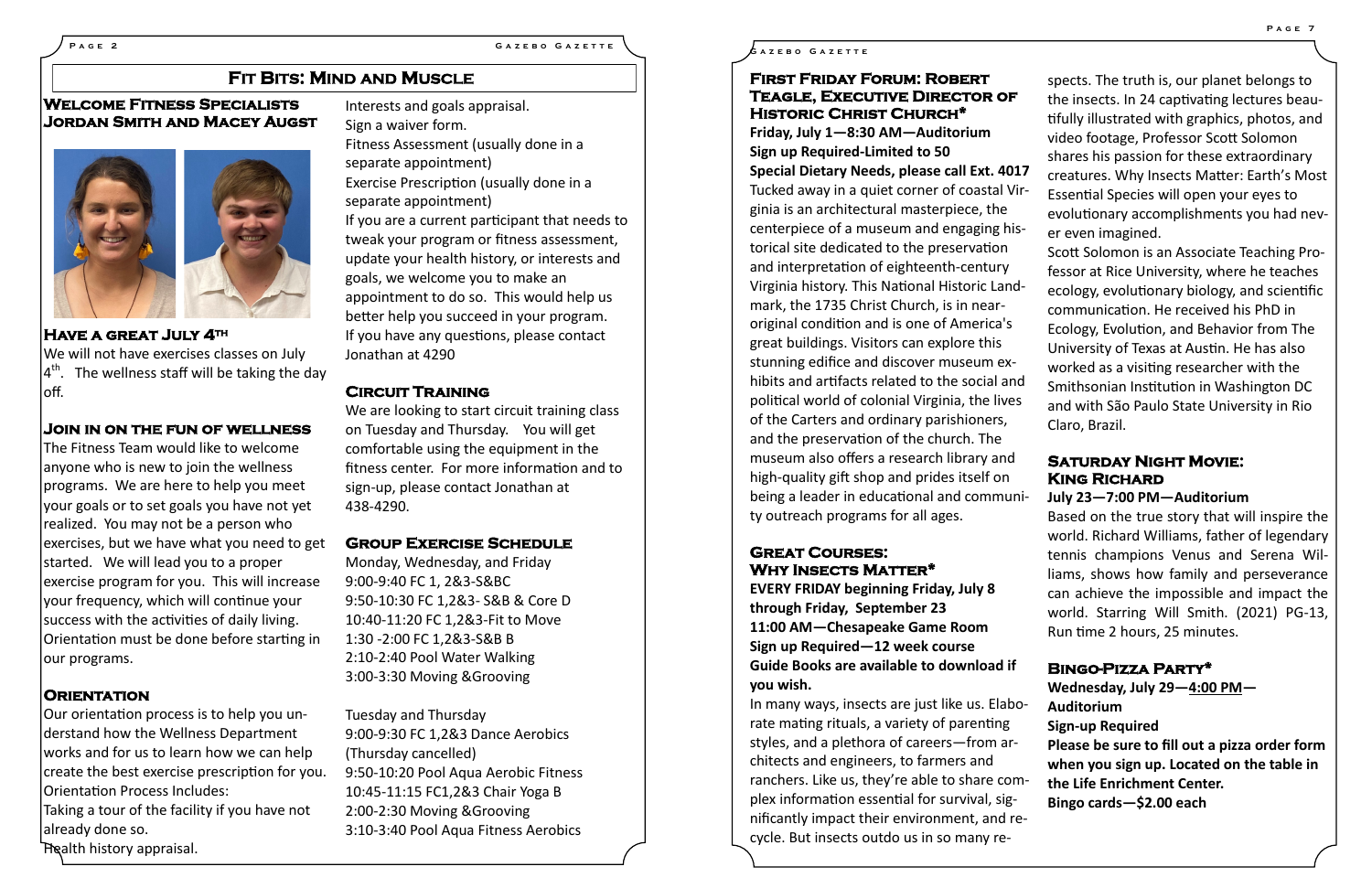#### **From the Chaplain**

As I consider the meaning of the month of July for us as Americans, once again I find myself thinking about the price that has been paid to found and safeguard our country. Certain defining principles, powerfully formulated in famous words, come to mind. For example:

"Four score and seven years ago our fathers brought forth, upon this continent, a new nation, conceived in liberty, and dedicated to the proposition that "all men are created equal." We know those ever-so-familiar opening words of the Gettysburg Address. We also know the closing words: "We here highly resolve these dead shall not have died in vain; that the nation shall have a new birth of freedom, and that government of the people by the people for the people shall not perish from the earth."

"And for the support of this declaration, with a firm reliance on the protection of Divine Providence, we mutually pledge to each other our **Hives, our fortunes and our sacred honor."** 

And then there are these famous and wellknown words from the "four score and seven years" earlier:

"When in the course of human events it becomes necessary for one people to dissolve the political bands which have connected them with another, and to assume among the powers of the earth the separate and equal station to which the laws of nature and of nature's God entitle them, a decent respect to the opinions of mankind requires that they should **declare** the causes which impel them to the separation." All for what reason? That they might gain their freedom. And toward what goal? That they might attain to a better life. Here then was the firm belief that independence would make for a better life. We can probably relate to that conviction on several levels. But how about the last sentence of this document, which may not be quite so well-known:

How striking: the way to this independence, this better life, would be by **depending** on God and on one another. Imagine that: independence through dependence. Maybe being dependent isn't all bad after all. Maybe there are some blessings that can come from it that we simply hadn't thought of. Have a great July in light of the freedom that was born that July so many years ago.

Chaplain Greg Houck

#### **Ongoing Opportunities:**

**Tuesday Bible Study Group**: Tuesdays at 11:00AM in the Corrotoman Room. New Topic: "The Minor Prophets of the Old Testament." Chaplain Houck is leading the study. We hope to see you there!

> Each person is elected for a 1-year term, except that one Quality of Life Committee member is elected for a 2-year term. The following individuals are NOT eligible re-election to their **current** positions: Jane Higgins, President Vikki Marek-Young, Vice-President Fred Luxton, Treasurer Judi Caples, 1-year term on the Quality of Life Committee Susan Jones, Director-at-Large Jay White, Director-at-Large Bolling Williamson, Director-at-Large Ben Weimer, Finance Committee Ethel Frye, Finance Committee Suzanne Thomas, Finance Committee Cecil Vail Schwartz, Nominations/By-Laws John Roberts, Nominations/By-Laws HOWEVER, any of these individuals may be nominated for any other elected position. Please provide IN WRITING, the names of anyone you wish to nominate for an elected position to John Roberts, Cecil Vail Schwartz, Milena Van Sant, or Carl Blades, who are

**Sunday Worship:** meets in the Westbury Clubroom on Sundays at 2:00PM. Please note: due to continuing Covid regulations in Health Services, for the time being this service is limited to residents of the Health Center and Assisted Living. We all look forward to the time when we can all once again join together for worship, inperson! Until that time, we continue to provide our virtual Service of Worship on Sundays at 4:00PM on RWC TV Channel 85.

**Grief Support Group**: meets on **the second Wednesday of each month at 11:00AM** in the Chesapeake Game Room. Grief comes to us in different ways and grieving can be a difficult and painful process. And so it is our hope that this new group here at RWC will be a help to us all as we navigate the troubled waters of personal loss. Together with the Chaplain, the group is led by residents Nancy Ellett and Sherry Mann. The next meeting will be on **July 13th.**

#### **In Memoriam:**

Mr. William Ellyson June 3, 2022

#### **P a g e 6 G a z e b o G a z e t t e G a z e b o G a z e t t e P a g e 3**

# **NEIGHBORHOOD KNOWING: C**

#### **Thinking Ahead: Nominations to the Residents' Board**

The Residents' Association Nomination/ Elections Committee invites you to start thinking about the leadership of the Association for next year - 2023. By November 1 of 2022, the Committee is to provide the A sociation Secretary with the names of one or more members for each elected office. The elected positions are: President, Vice-President, Secretary, Treasurer, four (4) Directors-at-Large, two (2) Quality of Life Directors, three to five (3 to 5) Finance Committee members, and three to five (3 to 5) Nominations/Elections/By-Laws Committee members.

|                     | ARE, COMMITTEES & COMMENTARY                                                                                                                                                                                                                                                                                                                                                                                 |
|---------------------|--------------------------------------------------------------------------------------------------------------------------------------------------------------------------------------------------------------------------------------------------------------------------------------------------------------------------------------------------------------------------------------------------------------|
| Ó                   | members of the current Nominations/<br>Elections/By-Laws Committee members.                                                                                                                                                                                                                                                                                                                                  |
| i-<br>$\mathsf{st}$ | <b>PARKINSON'S CARE PARTNERS</b><br>Tuesday, July 5-10:30 AM-Auditorium                                                                                                                                                                                                                                                                                                                                      |
| $\sqrt{S}$          | <b>PARKINSON'S SUPPORT GROUP</b><br>Thursday, July 14-2:00 PM<br><b>Lancaster Room</b><br>Our guest speaker, Ann DePaolo, Dr. of audi-<br>ology, will discuss with us "Healthy Hearing,<br>Healthy Life," solutions to improve your<br>quality of life.                                                                                                                                                      |
| e<br>$X-$           | <b>GRIEF SUPPORT MEETING</b><br><b>TOPIC: GRIEVING OUR LOSS OF</b><br><b>ABILITIES</b><br>Wednesday, July 13-11:00 AM<br><b>Chesapeake Game Room</b>                                                                                                                                                                                                                                                         |
| for                 | <b>MACULAR DEGENERATION</b><br><b>SUPPORT GROUP</b><br>Thursday, July 28-1:00 PM-Main Street<br>Pub                                                                                                                                                                                                                                                                                                          |
| e                   | <b>MEAL PLAN CHANGES</b><br>Meal Plan Change must be made by the 25 <sup>th</sup><br>of each month. You can make these chang-<br>es by filling out a form at the Front Desk.<br>If you are changing meal plans for you and<br>your spouse, be sure to include both names<br>on one form.<br>If you and your spouse's meal plan are<br>different, you'll need to fill out 1 separate<br>form for each of you. |
| א ב                 |                                                                                                                                                                                                                                                                                                                                                                                                              |

# **Spiritual Devotion: Dedicated, Faithful and Holy**